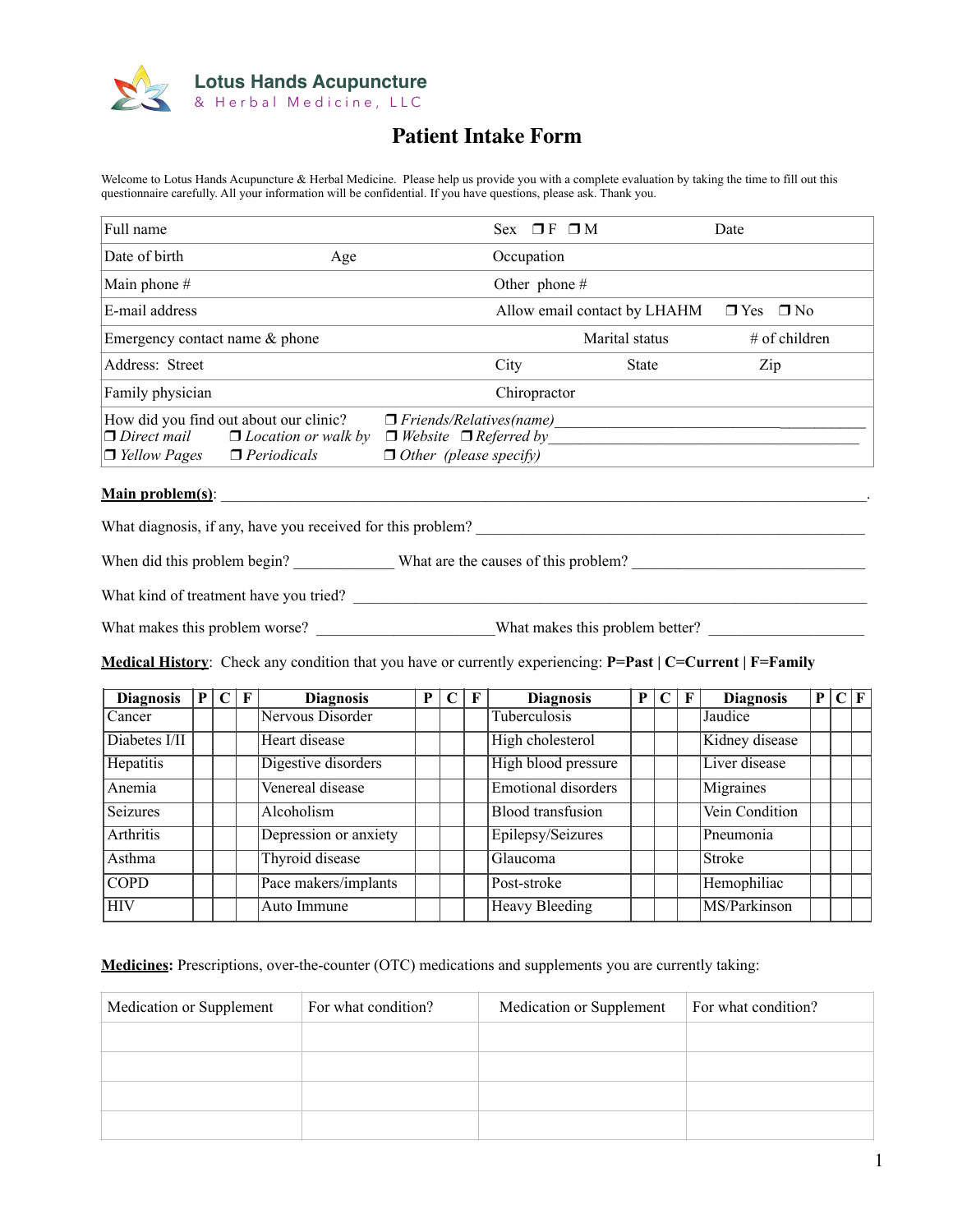

| Do you have a history of frequent antibiotic use?                                                                                                                                               |
|-------------------------------------------------------------------------------------------------------------------------------------------------------------------------------------------------|
| <b>Occupation:</b> $\qquad \qquad$ Do you usually work $\qquad \qquad$ indoors<br>$\Box$ outdoors?                                                                                              |
|                                                                                                                                                                                                 |
| Personal: Height _______ Weight now _______ Weight last year ______ Weight max ______ @Year _____<br><b>Lifestyles:</b> Do you smoke $? \Box$ Yes $\Box$ No What? How many per day? Since when? |
|                                                                                                                                                                                                 |
| Do you travel frequently? $\Box$ Yes $\Box$ No Have you traveled overseas to 'developing' countries? $\Box$ Yes $\Box$ No                                                                       |
| Place(s) traveled to:                                                                                                                                                                           |
| Sleep: How many hours do you sleep in general? When time do you usually go to bed?                                                                                                              |
| I have difficulties with <i>(check all that apply)</i> : $\Box$ falling asleep $\Box$ staying asleep $\Box$ dream disturbed sleep $\Box$ racing mind                                            |
| Do you often experience waking up and not being able to fall asleep again? $\Box$ Yes $\Box$ No at AM/PM                                                                                        |
| Number of times per night you get up to use restroom                                                                                                                                            |
| Diet: Coffee cups/day Colas can(s)/day Tea cups/day Wine or beer/week?                                                                                                                          |
| How much water do you drink per day?                                                                                                                                                            |
| Are you a vegetarian? $\Box$ Yes $\Box$ No $\Box$ Yes, but not so strict Do you eat a lot of spicy food? $\Box$ Yes $\Box$ No                                                                   |
| Please describe your average daily diet (Please be as specific as possible):                                                                                                                    |
| <b>Breakfast</b>                                                                                                                                                                                |
| Lunch                                                                                                                                                                                           |
| Dinner                                                                                                                                                                                          |
| <b>Snacks</b>                                                                                                                                                                                   |
|                                                                                                                                                                                                 |
| Check all the foods/flavors you enjoy and eat often:                                                                                                                                            |
| $\Box$ Spicy $\Box$ Sweet $\Box$ Salty $\Box$ Bitter $\Box$ Sour $\Box$ Fresh/raw foods $\Box$ Fried foods $\Box$ Dairy $\Box$ Canned foods                                                     |
| $\Box$ Fast-food $\Box$ Sodas $\Box$ Coffee $\Box$ Red meat $\Box$ White meat $\Box$ Frozen foods/microwave meals                                                                               |

#### **Indicate painful or distressed areas:** *(see picture in the next page)*

How would you characterize your pain (*check all that apply*): ❒ dull/achy ❒ sharp/stabbing ❒ burning ❒ tingling ❒ numbness ❒ electrical ❒ superficial ❒ deep ❒ shooting The pain is (*check all that apply*): ❒ better/worse with heat ❒ better/worse with cold ❒ better/worse with pressure ❒ better/worse with movement ❒ better/worse with rest ❒ worse in am/pm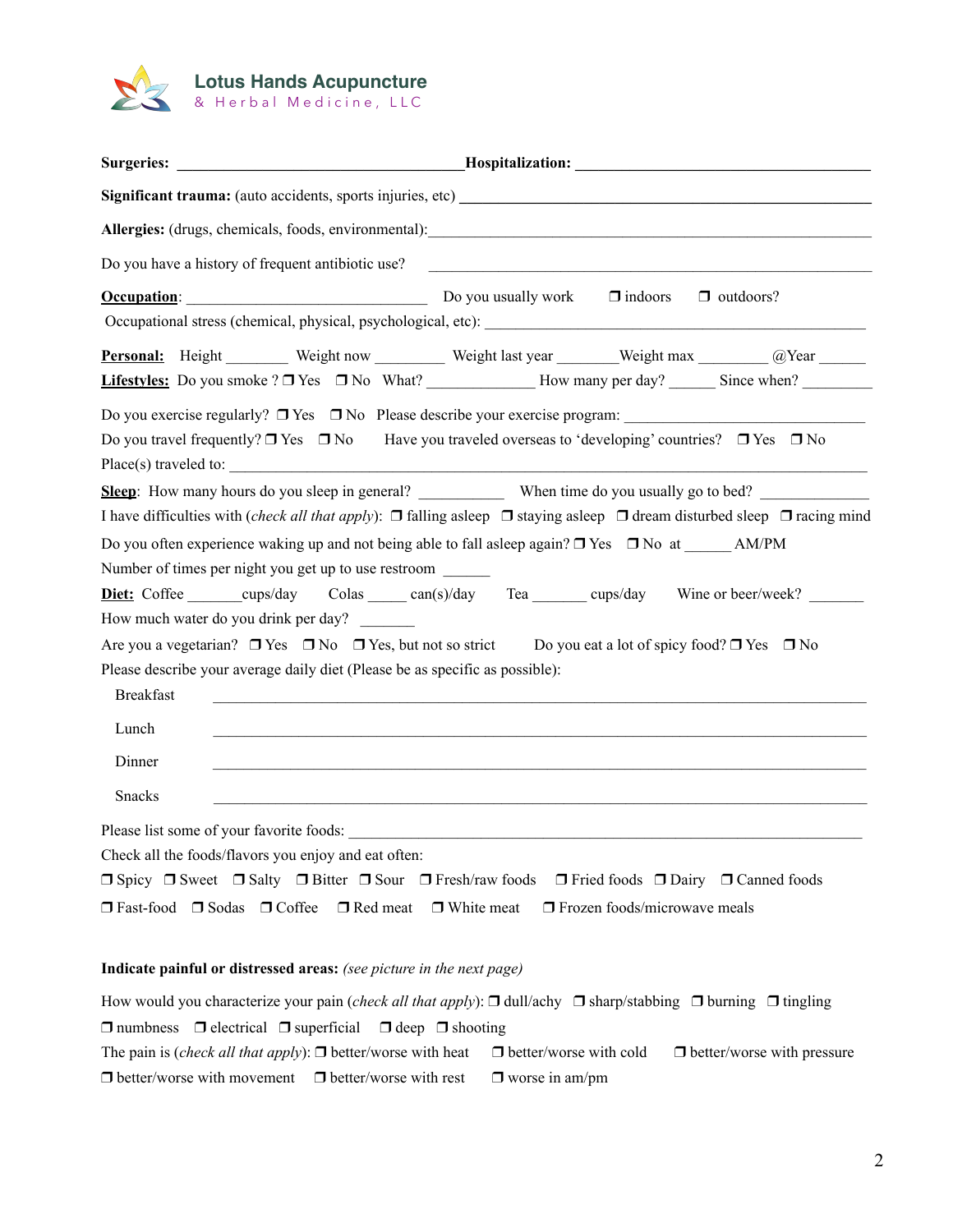



### **Please check if you have or have had (in the last three months) any of the following diseases or conditions.**

| General:               | $\Box$ Poor appetite                         | $\Box$ Poor sleep         | $\Box$ Fatigue                            | $\Box$ Fevers $\Box$ Chills |
|------------------------|----------------------------------------------|---------------------------|-------------------------------------------|-----------------------------|
| $\Box$ Night sweats    | $\Box$ Sweat easily                          | $\Box$ Tremors            | $\Box$ Cravings                           | $\Box$ Change in appetite   |
| $\Box$ Poor balance    | $\Box$ Bleed or bruise easily                | $\Box$ Localized weakness | $\Box$ Weight loss                        | $\Box$ Weight gain          |
| $\Box$ Peculiar tastes | $\Box$ Desire hot food                       | $\Box$ Desire cold food   | $\Box$ Strong thirst (cold or hot drinks) |                             |
|                        | $\Box$ Sudden energy drop (What time of day) | Favorite time of year     |                                           | Worst time of year          |

| Skin & hair:                 | $\Box$ Rashes                         | $\Box$ Ulcerations         | $\Box$ Hives                              | $\Box$ Itching      |                                          | $\Box$ Eczema                                  |                    |  |
|------------------------------|---------------------------------------|----------------------------|-------------------------------------------|---------------------|------------------------------------------|------------------------------------------------|--------------------|--|
| $\Box$ Pimples               | $\Box$ Acne                           | $\Box$ Dandruff            | $\Box$ Dry skin                           | $\Box$ Recent moles |                                          | $\Box$ Loss of hair                            |                    |  |
| $\Box$ Purpura               | $\Box$ Change in hair or skin texture |                            | $\Box$ Other?                             |                     |                                          |                                                |                    |  |
| Musculoskeletal:             | $\Box$ Joint disorders                |                            | $\Box$ Muscle weakness                    |                     |                                          | $\Box$ Pain/soreness in the muscles            |                    |  |
| $\Box$ Cold hands/feet       |                                       | $\Box$ Difficulty walking  | $\Box$ Swelling of hands/feet             |                     |                                          | $\Box$ Spinal curvature $\Box$ Hand/wrist pain |                    |  |
| $\Box$ Hernia                | $\Box$ Numbness                       | $\Box$ Tingling            | $\Box$ Paralysis                          | $\Box$ Neck pain    |                                          | $\Box$ Neck tightness                          |                    |  |
| $\Box$ Shoulder pain         | $\Box$ Back pain                      | $\Box$ Hip pain            | $\Box$ Knee pain                          | $\Box$ Joint sprain |                                          | $\Box$ Tremors                                 | $\Box$ Other?      |  |
|                              | Head, eyes, ears, nose, & throat:     |                            | $\Box$ Dizziness                          | $\Box$ Concussions  |                                          | $\Box$ Migraines                               | $\Box$ Eye strain  |  |
| $\Box$ Glasses/lens          | $\Box$ Eye pain                       | $\Box$ Color blindness     | $\Box$ Night blindness $\Box$ Poor vision |                     |                                          | $\Box$ Cataracts                               | $\Box$ Earaches    |  |
| $\Box$ Blurry vision         | $\Box$ Ringing in ears                | $\Box$ Poor hearing        | $\Box$ Spots in front of eyes             |                     | $\Box$ Sinus problems $\Box$ Sore throat |                                                |                    |  |
| $\Box$ Nose bleeding         | $\Box$ Grinding teeth                 | $\Box$ Teeth problems      | $\Box$ Facial pain<br>$\Box$ Jaw clicks   |                     |                                          | $\Box$ Sores on lips/tongue                    |                    |  |
| $\Box$ Difficulty swallowing |                                       | $\Box$ Other?              |                                           |                     |                                          |                                                |                    |  |
| Cardiovascular:              |                                       | $\Box$ High blood pressure | $\Box$ Low blood pressure                 |                     |                                          | $\Box$ Chest pain                              | $\Box$ Palpitation |  |

❒ Fainting ❒ Phlebitis ❒ Irregular heartbeat ❒ Rapid heartbeat ❒ Varicose veins ❒ Other? **Respiratory:**  $\Box$  Cough  $\Box$  Coughing blood  $\Box$  Wheezing  $\Box$  Difficulty breathing ❒ Bronchitis ❒ Pneumonia ❒ Chest pain ❒ Production of phlegm – What color? \_\_\_\_\_\_

\_\_\_\_\_\_\_\_\_\_\_\_\_\_\_\_\_\_\_\_\_\_\_\_\_\_\_\_\_\_\_\_\_\_\_\_\_\_\_\_\_\_\_\_\_\_\_\_\_\_\_\_\_\_\_\_\_\_\_\_\_\_\_\_\_\_\_\_\_\_\_\_\_\_\_\_\_\_\_\_\_\_\_\_\_\_\_\_\_\_\_\_\_\_\_\_\_\_\_

Gastrointestinal: □ Nausea Uventing □ Diarrhea □ Constipation □ Gas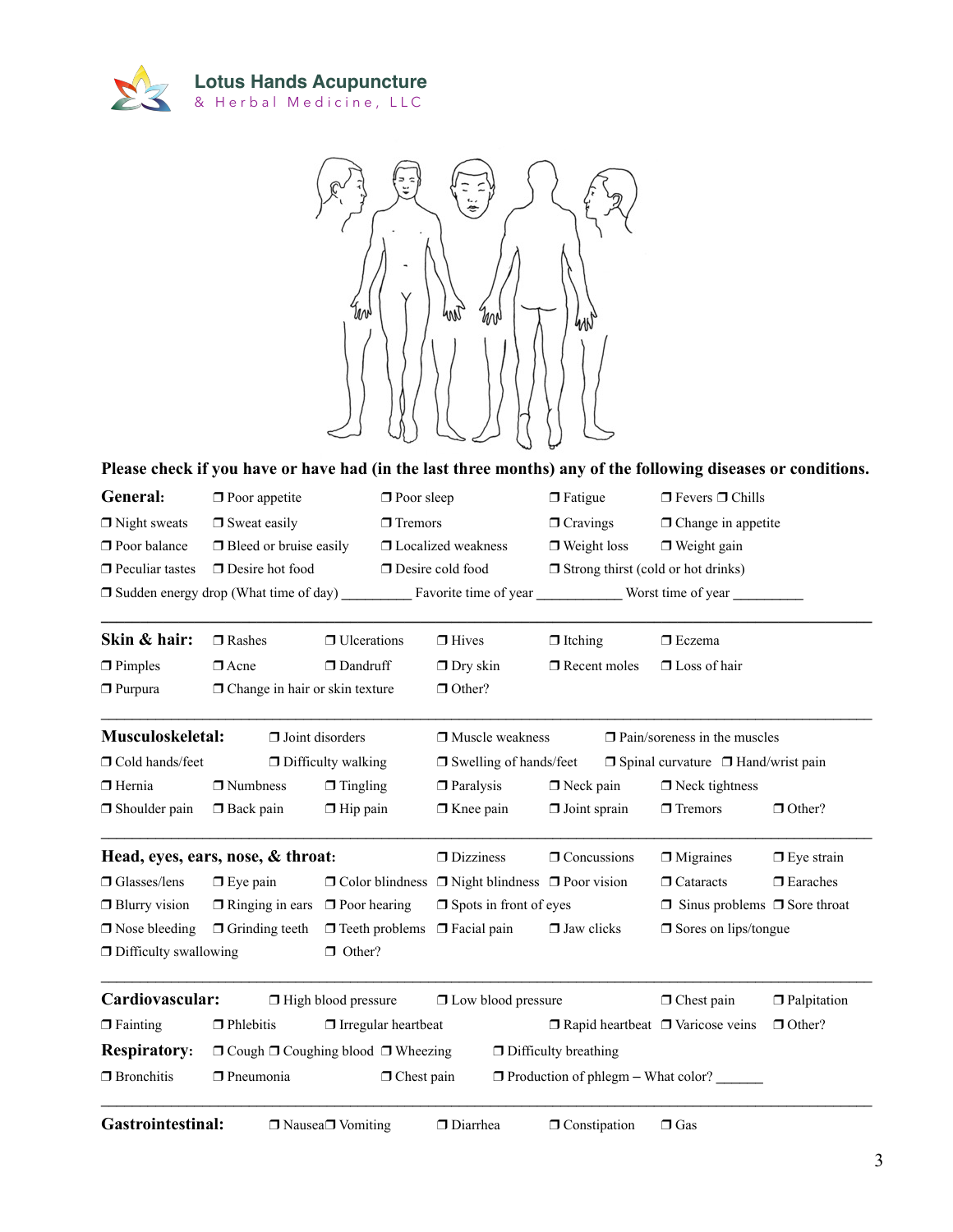

### **Lotus Hands Acupuncture** & Herbal Medicine, LLC

| $\Box$ Belching<br>$\Box$ Black stools<br>$\Box$ Hemorrhoids<br>$\Box$ Abdominal pain/cramps<br>Bowel movements: Frequency |                |                  | $\Box$ Blood in stools $\Box$ Indigestion<br>□ Gallbladder problems<br>Color  |  | $\Box$ Bad breath<br>$\Box$ Parasites<br>Odor            |                             | $\Box$ Rectal pain<br>□ Chronic laxative use |                                               |                                                 |
|----------------------------------------------------------------------------------------------------------------------------|----------------|------------------|-------------------------------------------------------------------------------|--|----------------------------------------------------------|-----------------------------|----------------------------------------------|-----------------------------------------------|-------------------------------------------------|
| <b>Neuro-psychological:</b> $\Box$ Loss of balance $\Box$ Lack of coordination                                             |                |                  |                                                                               |  |                                                          | $\Box$ Concussion           |                                              |                                               |                                                 |
| $\Box$ Depression                                                                                                          | $\Box$ Anxiety |                  | $\Box$ Stress                                                                 |  |                                                          | $\Box$ Bad temper           |                                              | $\Box$ Bi-polar                               |                                                 |
| Genito-urinary:                                                                                                            |                |                  | $\Box$ Painful urination $\Box$ Frequent urination                            |  |                                                          |                             |                                              |                                               | $\Box$ Blood in urine $\Box$ Urgency to urinate |
| $\Box$ Kidney stones<br>$\Box$ Unable to hold urine<br>Genital pain<br>$\Box$ Genital itching                              |                |                  | □ Pause of flow<br>$\Box$ Dribbling<br>$\Box$ Genital rashes<br>$\square$ STD |  | $\Box$ Frequent urinary tract infection<br>$\Box$ Other? |                             |                                              |                                               |                                                 |
| <b>Female:</b>                                                                                                             |                |                  | $\Box$ Frequent vaginal infections                                            |  |                                                          | $\Box$ Pelvic infection     |                                              |                                               | $\Box$ Endometriosis                            |
| $\Box$ Vaginal/genital discharge                                                                                           |                | $\Box$ Fibroids  |                                                                               |  |                                                          | $\Box$ Irregular periods    |                                              |                                               | $\Box$ Clots                                    |
| $\Box$ Pain/cramps prior/during periods $\Box$ Breast tenderness                                                           |                |                  |                                                                               |  |                                                          | □ Breast Lumps              |                                              |                                               | $\Box$ Fertility Problems                       |
| $\Box$ Hot flashes                                                                                                         |                |                  | $\Box$ Moodiness related to periods                                           |  |                                                          | $\Box$ Ovarian cysts        |                                              |                                               |                                                 |
| Number of pregnancies                                                                                                      |                |                  | Number of births                                                              |  | Miscarriages                                             |                             |                                              | Abortions                                     |                                                 |
| Premature births                                                                                                           |                |                  | $C$ -section                                                                  |  | Difficult delivery                                       |                             |                                              |                                               |                                                 |
| First date of last period Age of first period                                                                              |                |                  |                                                                               |  |                                                          |                             |                                              |                                               |                                                 |
| Duration of periods ________ days, cycle _______ days Flow: $\Box$ heavy $\Box$ light $\Box$ spotting                      |                |                  |                                                                               |  |                                                          |                             |                                              |                                               | $\Box$ no flow                                  |
| Do you practice birth control? $\Box$ Yes $\Box$ No.                                                                       |                |                  |                                                                               |  |                                                          |                             |                                              |                                               |                                                 |
| If yes, what type and for how long?                                                                                        |                |                  |                                                                               |  |                                                          |                             |                                              |                                               |                                                 |
| If you're on birth control pills, what are you taking and for how long?                                                    |                |                  |                                                                               |  |                                                          |                             |                                              |                                               |                                                 |
| Male:                                                                                                                      |                |                  |                                                                               |  |                                                          |                             |                                              |                                               |                                                 |
| $\Box$ Prostate problems                                                                                                   |                | $\Box$ Discharge |                                                                               |  |                                                          | $\Box$ Erectile dysfunction |                                              |                                               | $\Box$ Ejaculation problems                     |
| $\Box$ Frequent seminal emission                                                                                           |                |                  | $\Box$ Fertility problems                                                     |  |                                                          |                             |                                              | $\Box$ Painful/swollen testicles $\Box$ Other |                                                 |
| I have completed this form correctly to the best of my knowledge.                                                          |                |                  |                                                                               |  |                                                          |                             |                                              |                                               |                                                 |
| Are there any other health issues you want to discuss with us?                                                             |                |                  |                                                                               |  |                                                          |                             |                                              |                                               |                                                 |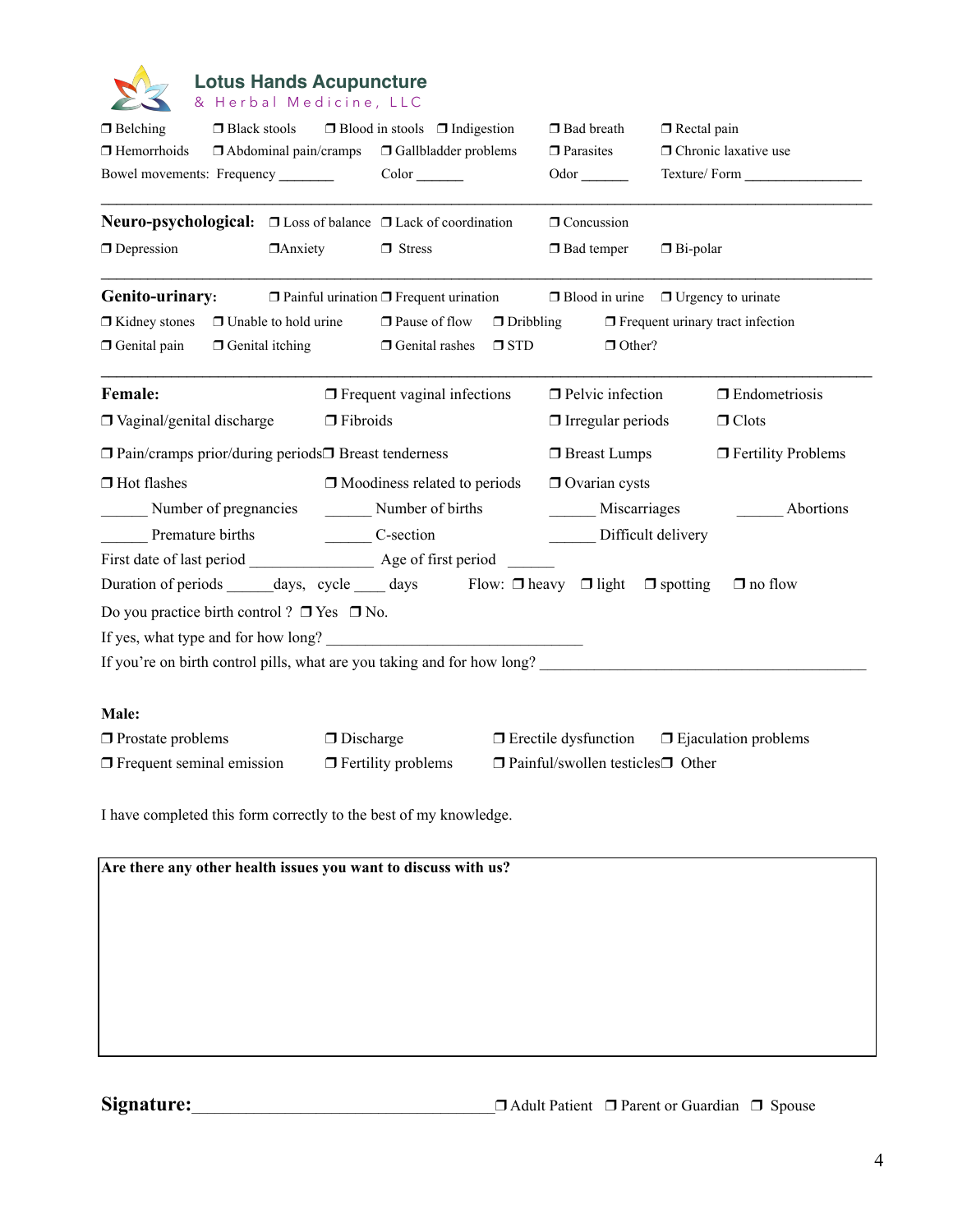

## **Informed Consent to Oriental Medical Healthcare**

I, \_\_\_\_\_\_\_\_\_\_\_\_\_\_\_\_\_\_\_\_\_\_\_\_\_\_\_\_\_\_\_\_\_\_\_\_\_\_\_\_\_\_\_\_, hereby request and consent to the performance of acupuncture treatments and other complementary medicine procedures including various modes of physiotherapy on me (or on the patient named below, for whom I am legally responsible) by the licensed acupuncturists at the Lotus Hands Acupuncture & Herbal Medicine.

I understand that methods of treatment may include, but are not limited to: acupuncture, moxibustion, cupping, moving cupping, electrical stimulation, Tui-Na (Chinese Massage), the prescription of herbal and homeopathic medicines as well as dietary supplements; dietary recommendations; exercise advice and healthy lifestyle recommendations.

Acupuncture attempts to normalize physiological functions, to modify the perception of pain, and to treat certain diseases or dysfunctions of the body. I have been informed that acupuncture is a safe method of treatment, but occasionally there may be some bruising or tingling near the needling sites that last a few days. There have been very rare instances reported of fainting, infection and scarring. There have been extremely rare instances reported of spontaneous miscarriage and pneumothorax. There may be some bruising after cupping.

The herbs and nutritional supplements (which are from plant, animal and mineral sources) that have been recommended are traditionally considered safe in the practice of Chinese Medicine. I understand that some herbs may be inappropriate during pregnancy. If I experience any gastrointestinal upset or allergic reactions to the herbs, I will inform the acupuncturist.

I do not expect the acupuncturist to be able to anticipate and explain all risks and complications. I wish to rely on the acupuncturist to exercise judgment during the course of the procedure, which the acupuncturist feels at the time, based upon the facts they known, is in my best interests.

I understand the clinical and administrative staff may review my medical records and lab reports, but all my records will be kept confidential and will not be released without my consent. I have read, or have had read to me, the above consent. I have also had an opportunity to ask questions about its content.

I understand my patient records and patient information will be kept confidential and shared only when necessary to provide care and services, or by my authorization, or when required or permitted by law.

By signing below, I agree to the above- named procedures. I intend this consent form to cover the entire course of treatment for my present condition and for any future condition(s) for which I seek treatment.

## **PAYMENT**

We request payment at the time of services rendered. Prepaid Treatment Package (PTP) will be required for future visits that need to be paid on your first PTP's session. Should you discontinue care or be released from further service at our office, all outstanding balances will be due. Please note, PTP are valid for 2 months or 4 months (package of 5 or 10 treatments) from the date purchased. No refunds will be made if your package is expired. Our office only accepts cash, check and all major credit cards.

I understand that Lotus Hands Acupuncture reserve the right to charge me \$40 for cancellations made less than one business day before the appointment time. No Shows pay full cost of missed appointments. There is a \$25 fee for all returned checks. Payment is due at time of service.

\_\_\_\_\_\_\_\_\_\_\_\_\_\_\_\_\_\_\_\_\_\_\_\_\_\_\_\_\_\_\_\_\_\_\_\_\_\_\_\_\_\_\_ \_\_\_\_\_\_\_\_\_\_\_\_\_\_\_\_\_\_\_\_\_\_\_\_\_\_\_\_\_\_\_\_\_\_\_\_\_\_\_\_\_\_\_

Patient's Signature Date